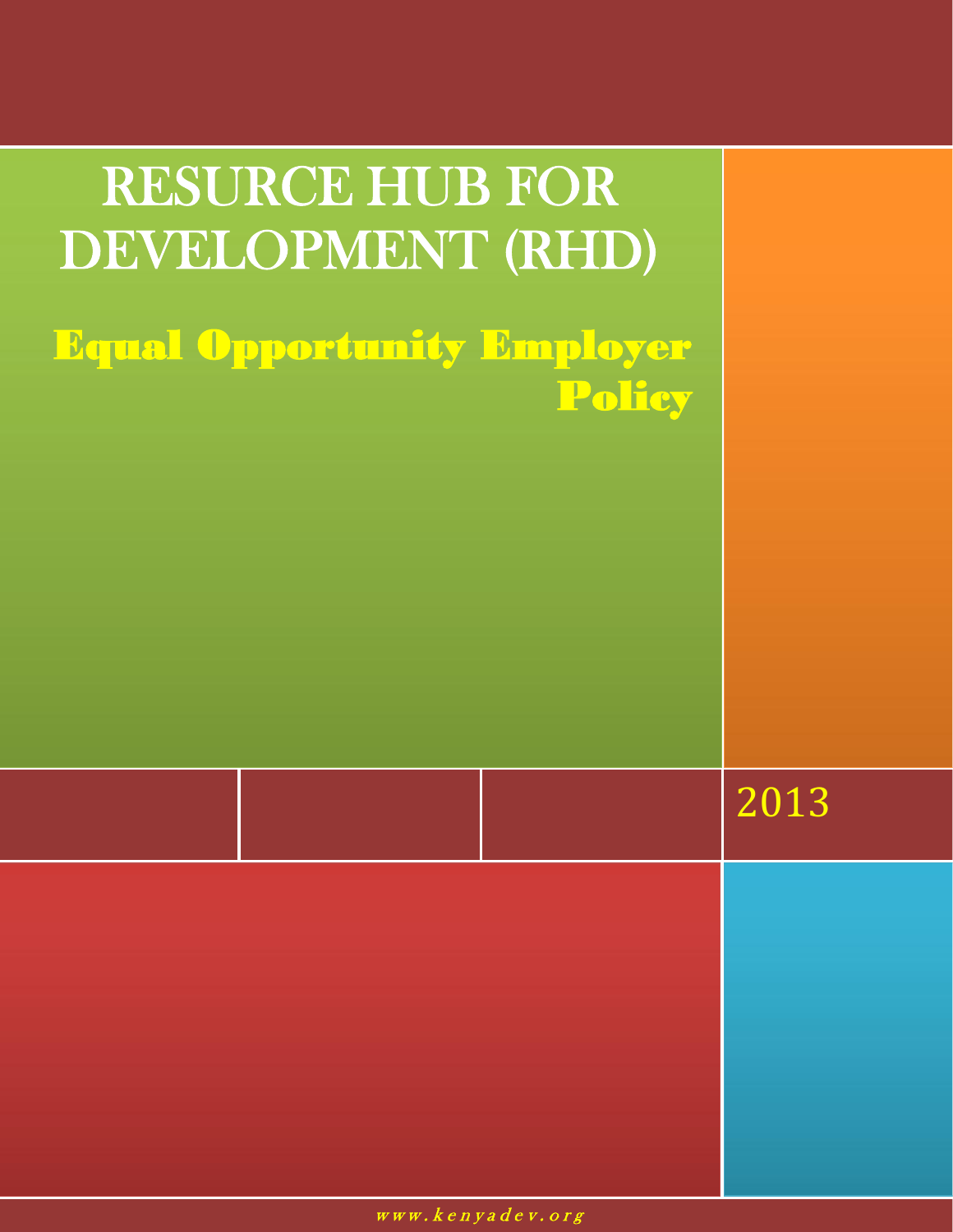# **EQUAL OPPORTUNITY EMPLOYER POLICY DOCUMENT**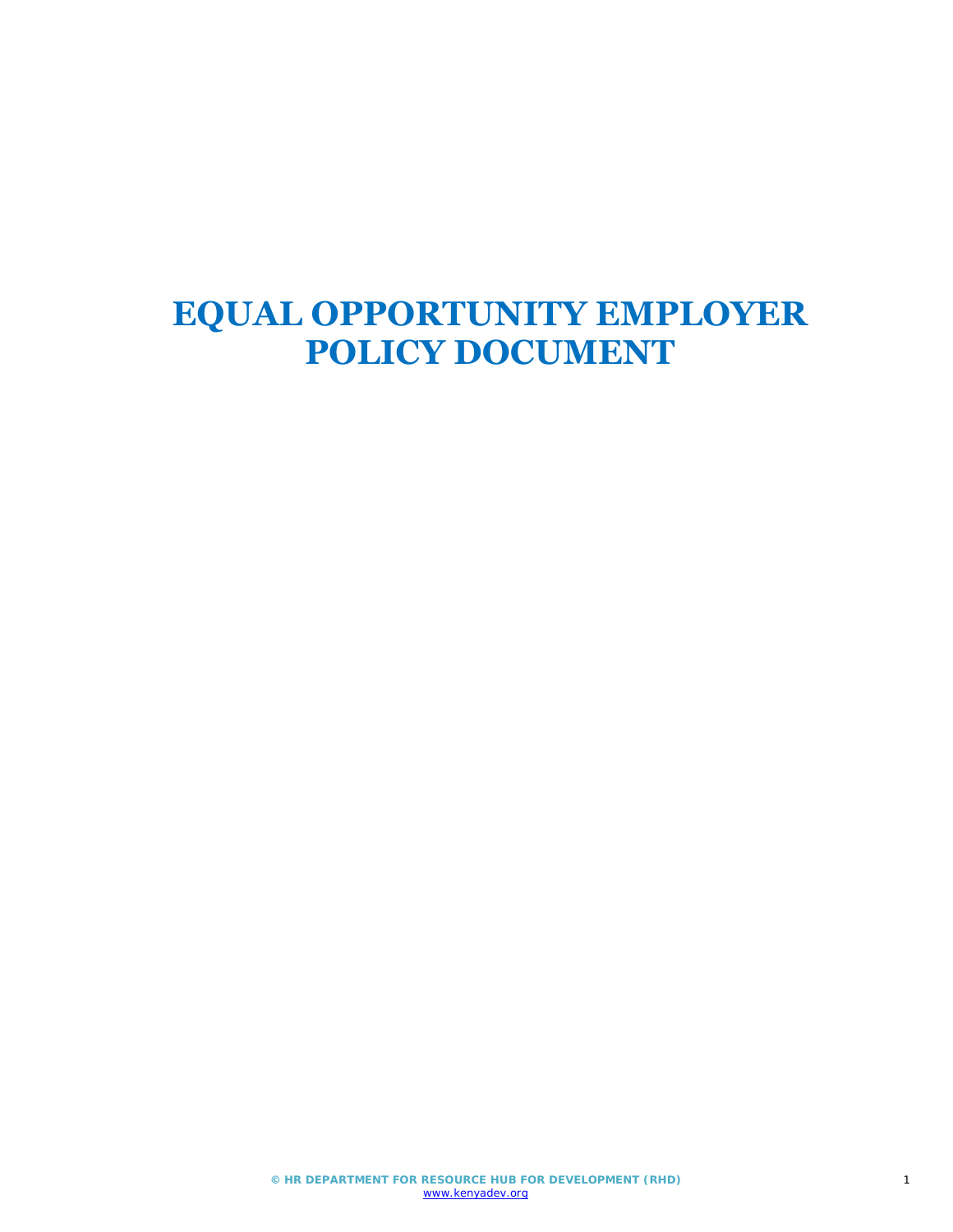# **CONTENTS**

| Introduction                   |                                  |                |
|--------------------------------|----------------------------------|----------------|
| <b>Statement of Philosophy</b> |                                  | 4              |
| Who we are                     |                                  | 5              |
| <b>Vision</b>                  |                                  | 5              |
| <b>Mission</b>                 |                                  | 5              |
| <b>Scope</b>                   |                                  | 5              |
| Employment                     |                                  | 5              |
|                                | <b>Employment Equity</b>         | 5              |
|                                | <b>Recruitment and Selection</b> | 5              |
|                                | Nepotism                         | 5              |
|                                | <b>Orientation</b>               | 6              |
|                                | <b>Employee Classifications</b>  | 6              |
|                                | <b>Employee duties</b>           | 6              |
|                                | Personnel File                   | $6\,$          |
|                                | Probation                        | 6              |
|                                | <b>Annual Salary</b>             | 7              |
|                                | Performance Appraisals           | 7              |
|                                | Professionalism                  | $\overline{7}$ |
|                                | <b>Discipline</b>                | $\overline{7}$ |
|                                | Hours of Work                    | 7              |
|                                | <b>Statutory Holidays</b>        | 8              |
|                                | Overtime                         | 8              |
| <b>Departure</b>               |                                  | 9              |
|                                | <b>Termination for Cause</b>     | 9              |
|                                | <b>Termination without Cause</b> | 9              |
|                                | Resignation                      | 9              |
|                                | Lay-off                          | 9              |
|                                | <b>Employer Property</b>         | 9              |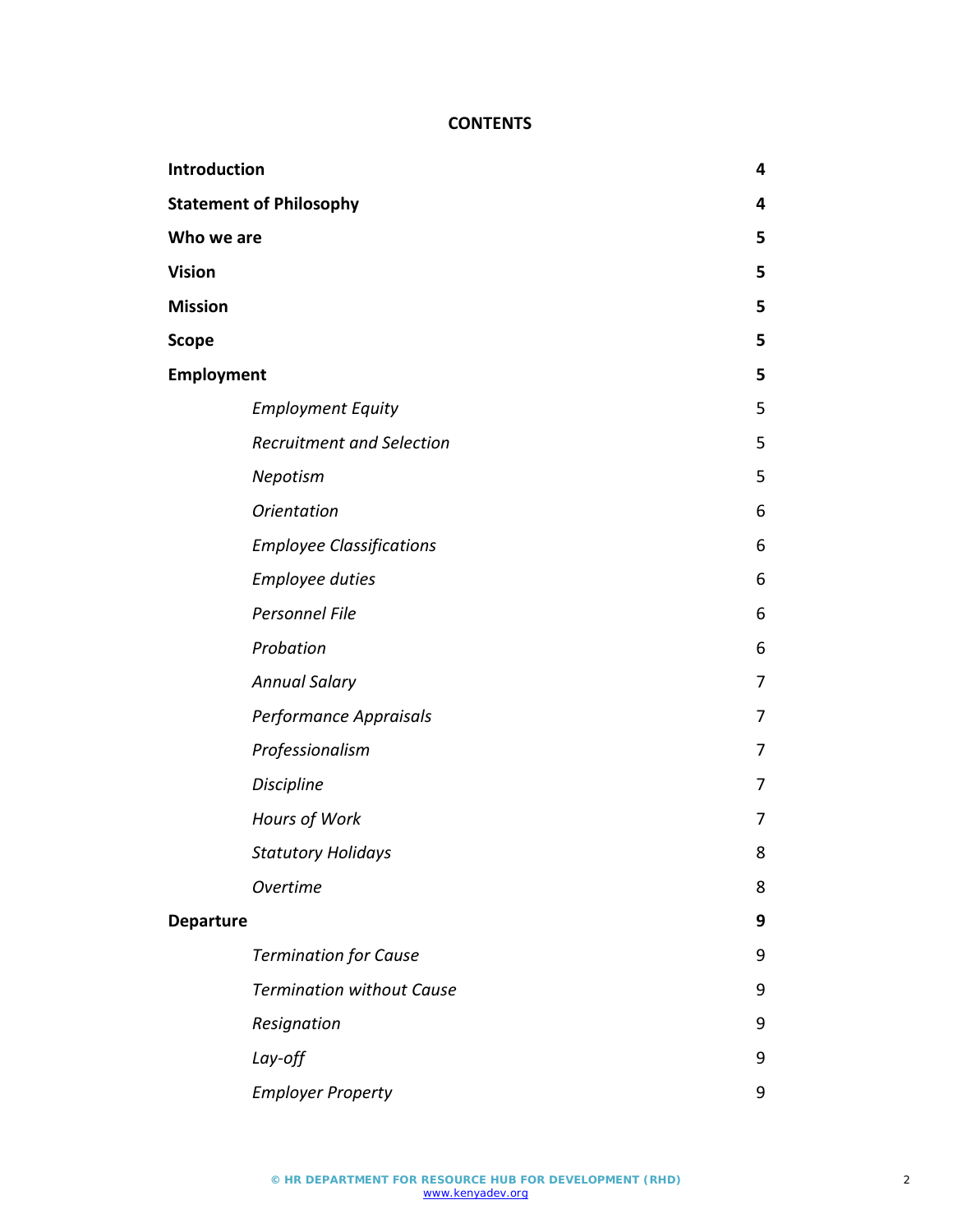| <b>Time Away From Work</b>                                | 10 |
|-----------------------------------------------------------|----|
| <b>Sick Leave</b>                                         | 10 |
| Compassionate Leave                                       | 10 |
| Jury Duty                                                 | 10 |
| <b>Disability Leave</b>                                   | 11 |
| Maternity / Parental / Adoptive Leave                     | 11 |
| <b>Unpaid Leave</b>                                       | 11 |
| <b>Benefits</b>                                           | 12 |
| Medical, Dental, Life Insurance                           | 12 |
| <b>Professional Development</b>                           | 12 |
| <b>Confidential Information and Intellectual Property</b> | 12 |
| Confidential Information                                  | 13 |
| <b>Intellectual Property</b>                              | 13 |
| IT Information Storage and Security                       | 13 |
| <b>Health and Safety</b>                                  | 13 |
| <b>Air Quality</b>                                        | 13 |
| <b>Smoke Free Environment</b>                             | 13 |
| <b>Scents</b>                                             | 14 |
| Pets                                                      | 14 |
| <b>Renovations</b>                                        | 14 |
| <b>Harassment</b>                                         | 14 |
| <b>Workplace Violence</b>                                 | 14 |
| <b>Dispute Resolution</b>                                 | 15 |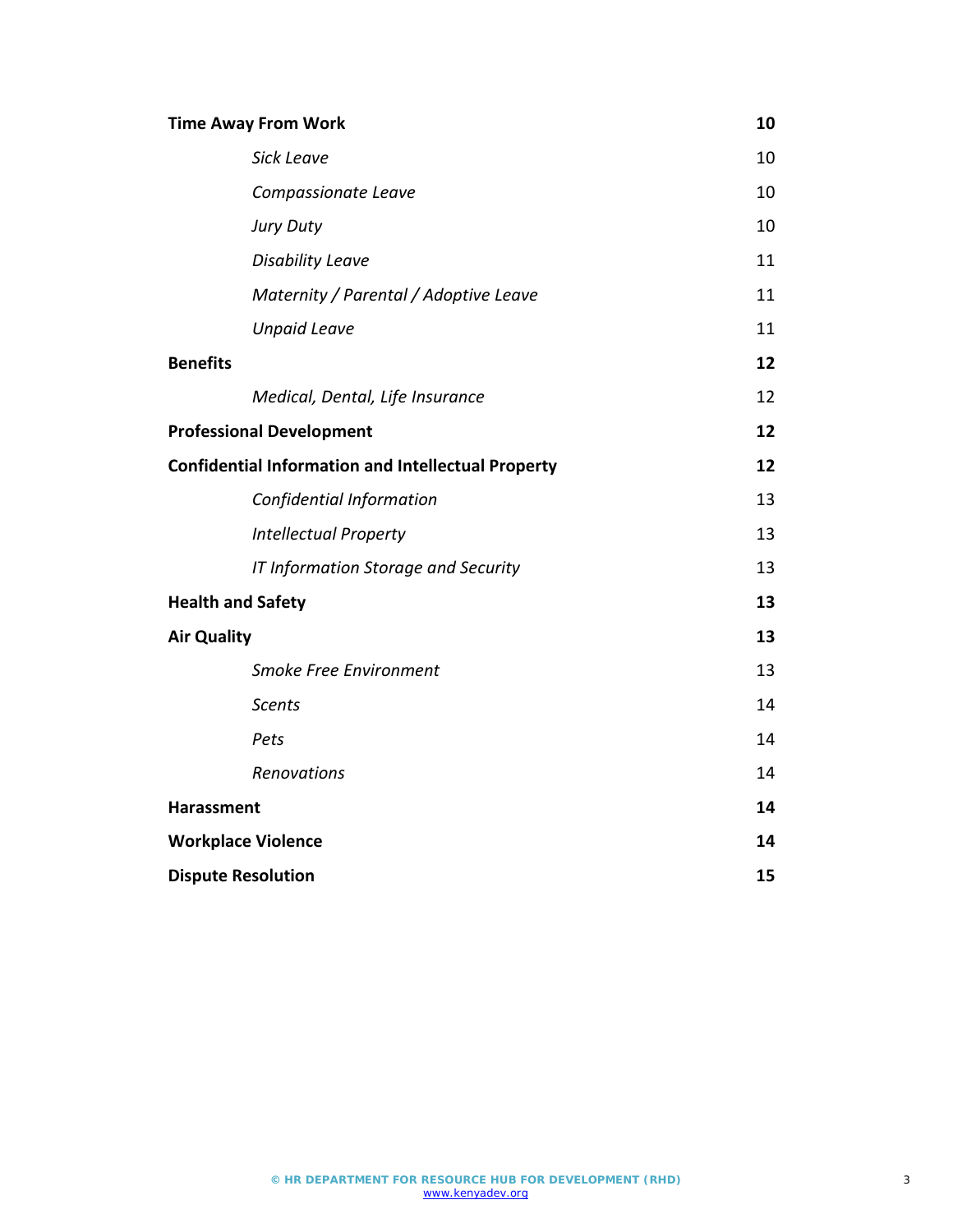## **INTRODUCTION**

This employee document/ handbook is a summary of policies, procedures and practices related to human resource management at RHD.

The Chief Executive Officer is accountable for leading an effective staff team and is thereby accountable for the development and implementation of the policies outlined in this manual. Managers are responsible for human resource management within their own staff teams and should reference this manual to ensure organizational consistency in the application of these practices.

The Human Resource/Administration Manager is responsible for the maintaining the procedures and systems which support human resource management for the organization and is available to answer any questions or provide clarification on any content of this manual.

The RHD's benefits package, including the insurance and health plan and the group RRSP, is coordinated through HR/Admin Office. Questions regarding the benefits package may be directed to the Human Resource/ Administration Manager.

## **STATEMENT OF PHILOSOPHY**

RHD wishes to maintain a work environment that fosters personal and professional growth for all employees. Maintaining such an environment is the responsibility of every staff person. Because of their role, managers and supervisors have the additional responsibility to lead in a manner which fosters an environment of respect for each person.

It is the responsibility of all staff to:

- Foster cooperation and communication among each other
- Treat each other in a fair manner, with dignity and respect
- Promote harmony and teamwork in all relationships
- Strive for mutual understanding of standards for performance expectations, and communicate routinely to reinforce that understanding
- Encourage and consider opinions of other employees or members, and invite their participation in decisions that affect their work and their careers
- Encourage growth and development of employees by helping them achieve their personal goals at the RHD and beyond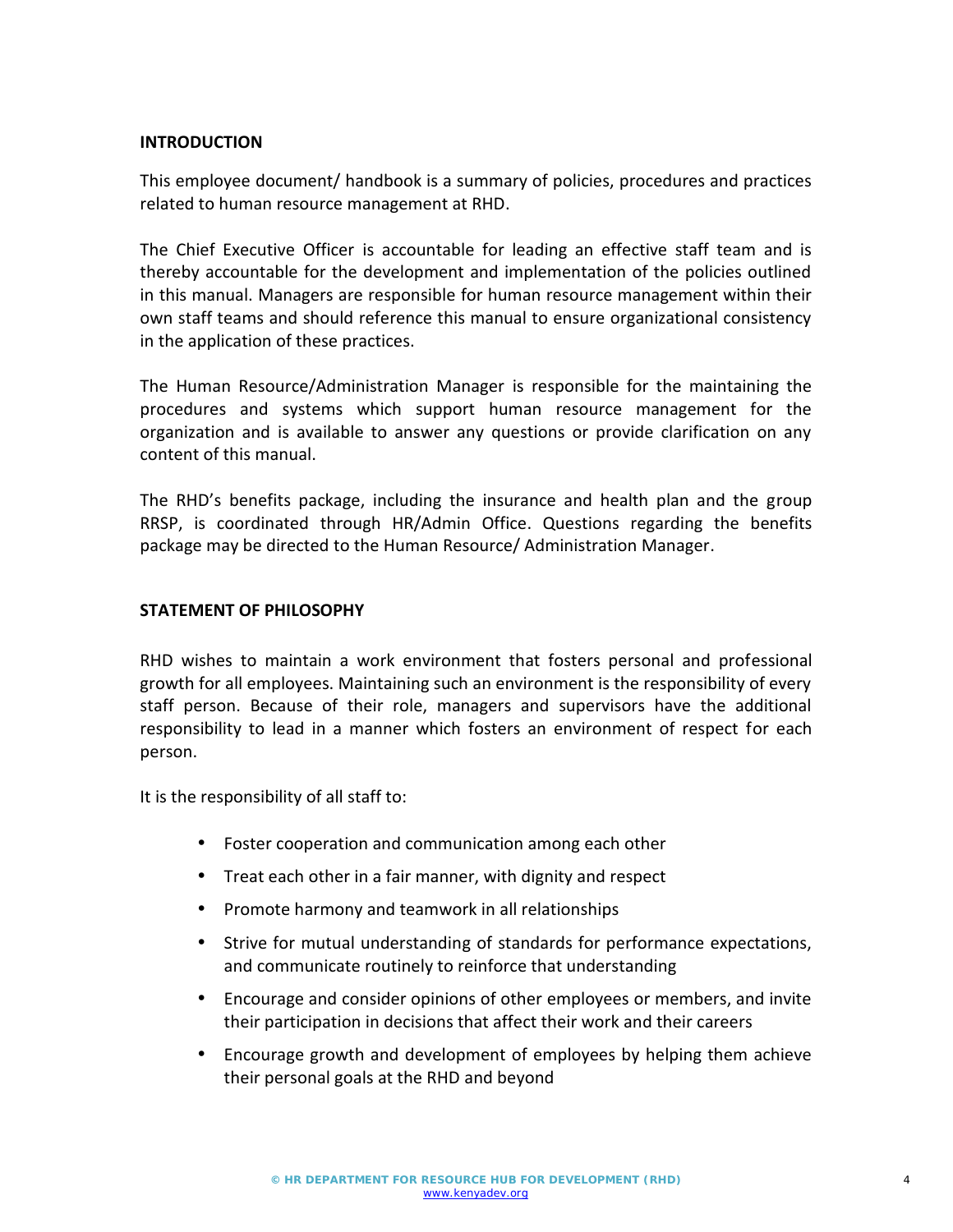- Seek to avoid workplace conflict, and if it occurs, respond fairly and quickly to provide the means to resolve it
- Administer all policies equitably and fairly, recognizing that jobs are different but each is important; that individual performance should be recognized and measured against predetermined standards; and that each employee has the right to fair treatment
- Recognize that employees in their personal lives may experience crisis and show compassion and understanding

## **WHO WE ARE**

Resource Hub for Development - RHD is a national, non- governmental, non-religious and non-political Organization operating in Kenya.

### **Mission**

To alleviate poverty through socio-economic empowerment and humanitarian aid in poor marginalized rural regions and urban slums in Kenya. RHD stand to change the lives of individual and families in the poorest communities in Kenya by promoting initiatives and sustainable development solutions which advocates facilitating lasting change, strengthening development capacity for self-help, providing economic, social opportunities and relief to the poor.

#### **Vision**

RHD has a vision of a just society where the dignity, self-esteem and self-determination of every citizen are guaranteed for integral human development. Towards this, RHD has a task to work for empowerment and transformation of poor marginalized rural and slum communities through capacity development in order to realize equitable, innovative and sustainable development geared towards poverty alleviation. This is aimed to exploit the natural and human resources available in the region whist sustaining and improving the environment for the benefit of the inhabitants.

#### **Scope**

RHD operates in Kenya in all the 47 Counties covering the rural poor and urban slum communities.

### **EMPLOYMENT AT RHD**

### **Employment Equity**

RHD is an equal opportunity employer and employs personnel without regard to race, ancestry, place of origin, colour, ethnic origin, language, citizenship, creed, religion, gender, sexual orientation, age, marital status, physical and/or mental handicap or financial ability.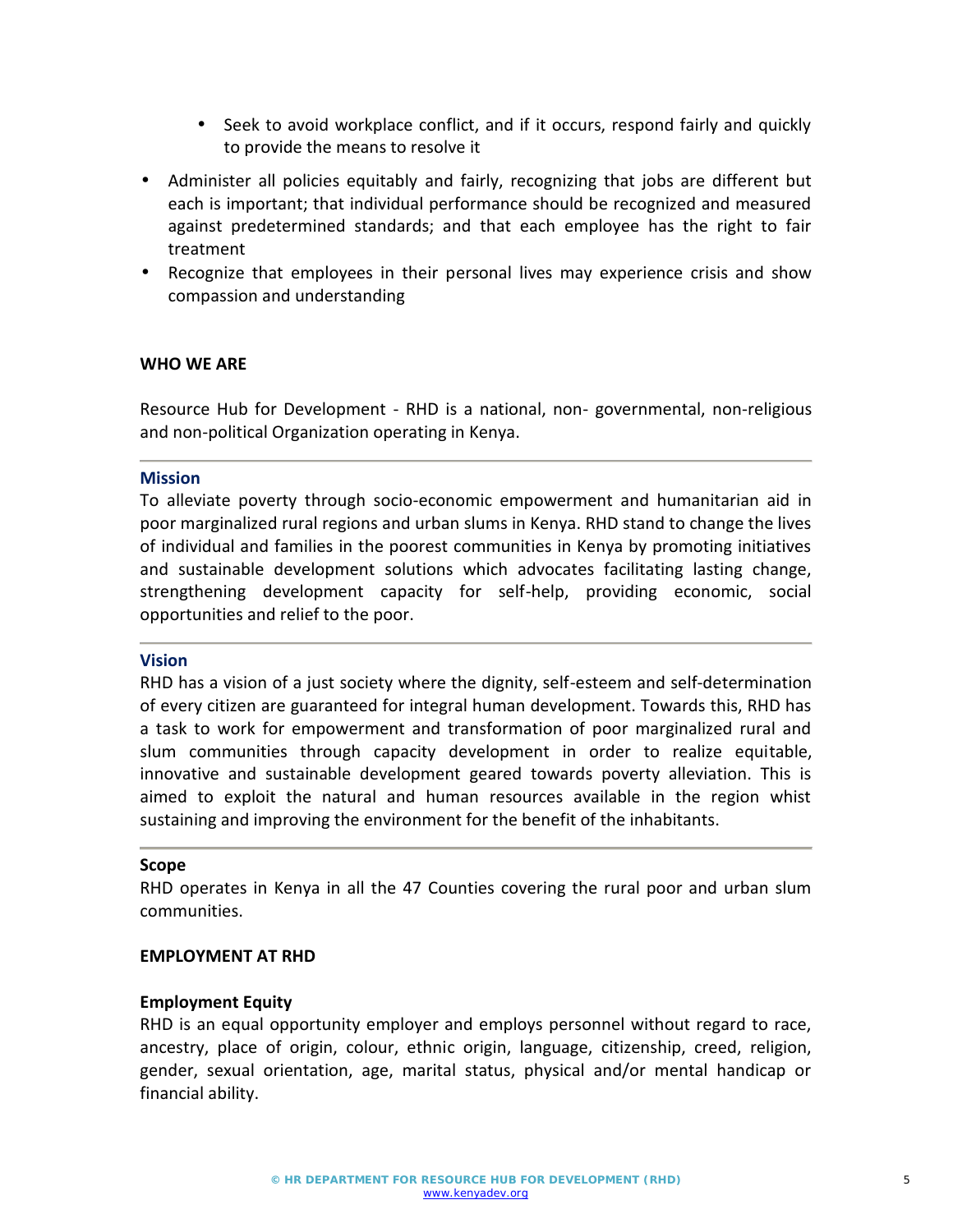While remaining alert and sensitive to the issue of fair and equitable treatment for all, RHD has a special concern with the participation and advancement of members of four designated groups that have traditionally been disadvantaged in employment: women, visible minorities, aboriginal peoples and persons with disabilities.

### **Recruitment and Selection**

All employment opportunities at RHD are posted for a minimum 10 working day period. They are posted on RHD's website or advertised in the local dailies, and on the websites of affiliated organizations. Occasionally, they are posted on employment websites or with an employment agency. Applications are encouraged from current employees but will be screened in the same manner as applications received from outside applicants.

Applicants are invited to submit their application, along with a current résumé, demonstrating that they meet the minimum criteria for the position being sought. At the closing date, all applications are screened, and candidates selected for interview are contacted. If the interview is positive, references will be contacted. Depending on the feedback provided, a position may be offered to the applicant.

### **Nepotism**

No candidate shall be hired for a position where they may report to, or supervise a member of their immediate family. Immediate family is defined as: parent(s), step parent(s), foster parent(s), sibling(s), grandparent(s), and spouse {including common inlaw or same sex partner}, step child (children) or ward of the staff member, father-inlaw or mother-in-law (including parent of same sex partner). Personal relationships with other employees or members of the RHD's Board of Management or Committees of RHD should be disclosed prior to accepting any offer from the employer. Failure to disclose this information would be considered contradictory to the Code of Ethics policy (Appendix A).

### **Orientation**

All new employees to RHD shall receive an orientation session which will encompass an overview of general policies, procedures and operations. This will also provide employees, new to either a position or RHD, an opportunity to learn the performance expectations management has with regard to the position in question. They will be given a copy of this Employee Handbook and will be expected to learn its contents. They will also make aware of policies such as, Code of Ethics, and asked to sign off on their adherence to same.

### **Employee Classifications**

Each position at RHD shall be classified as either Administrative or Management in nature, as determined by the CEO. This decision will be based on the duties assigned and qualifications required for each position. It should be noted that Management positions are not covered by the Hours of Work and Overtime provisions of the Kenya Labour Laws.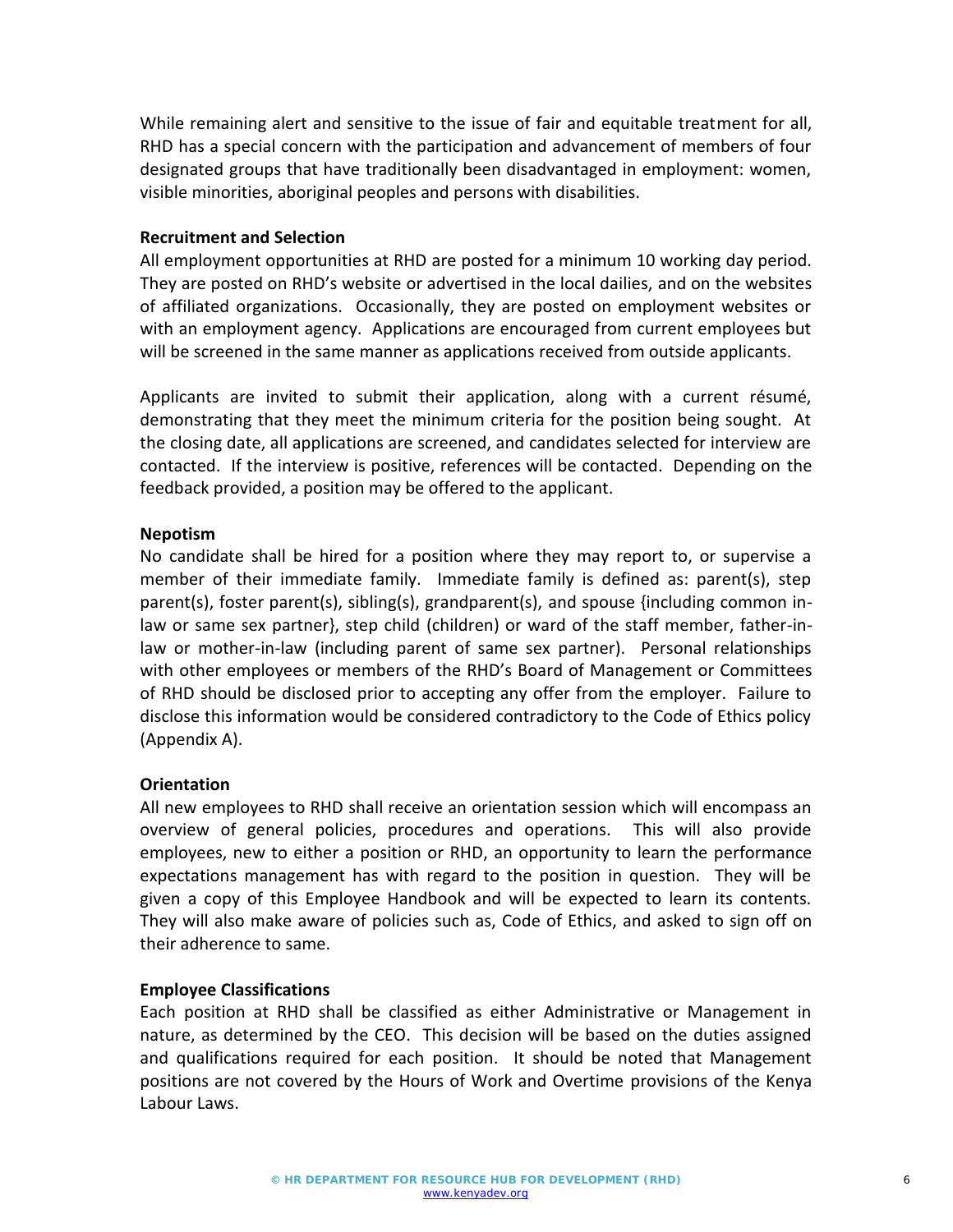## **Employee Duties**

Attached to an Offer of Employment, is a description of the job and the associated responsibilities, along with any additional tasks possibly required. This document will be used to evaluate performance both during the probation period and after. If an employee is unsure of its contents, they should not hesitate to ask for clarification.

From time to time, it may be necessary to amend an employee's job description. These amendments will be discussed with the employee in advance however; the final decision on implementation will be made by management.

## **Personnel File**

RHD does collect personal information for inclusion in personnel files. This information is available to the employee, the CEO and the Human Resource/ Administration Manager. This information is kept in a secure location, and is not shared with members of our Board or with our funders. Information which is contained in an employee's personnel file includes the following: résumé, letter of offer, performance reviews, amendments to job descriptions, disciplinary notices, tax forms, copies of enrolment forms for benefits and approved leave requests.

## **Probation**

The first three (3) months of employment are probationary. During this time both parties may assess suitability for employment with the Employer. This also provides management an opportunity to assess skill levels and address areas of potential concern. During the first ninety (90) days of the probationary period, employment may be terminated by either party for any reason whatsoever, with or without cause, and without notice or payment in lieu of notice, except as may be minimally prescribed by the Kenya Labour Laws (KLL), as may be amended from time to time. Upon satisfaction of the requirements under the KLL, as amended, the Employer shall have satisfied any and all obligations to the employee, whether under the KLL, as amended, or at common law. At the completion of the probation period, the employee and employer shall meet and review progress to date. At this time one of three things will occur:

- i. Probation will end
- ii. Probation may be extended for an additional three months
- iii. Employment will end

# **Monthly Salary**

Salaries shall be determined by the Executive Board and the CEO, based on budget considerations and commensurate with the experience of the successful candidate. The organization shall pay employees on a monthly basis, and necessary statutory and other deductions payable in accordance with the RHD's standard payroll practices. These payroll practices may be changed from time to time at the RHD's sole discretion. Currently, payday occurs every second Thursday and covers the pay period ended the previous Saturday.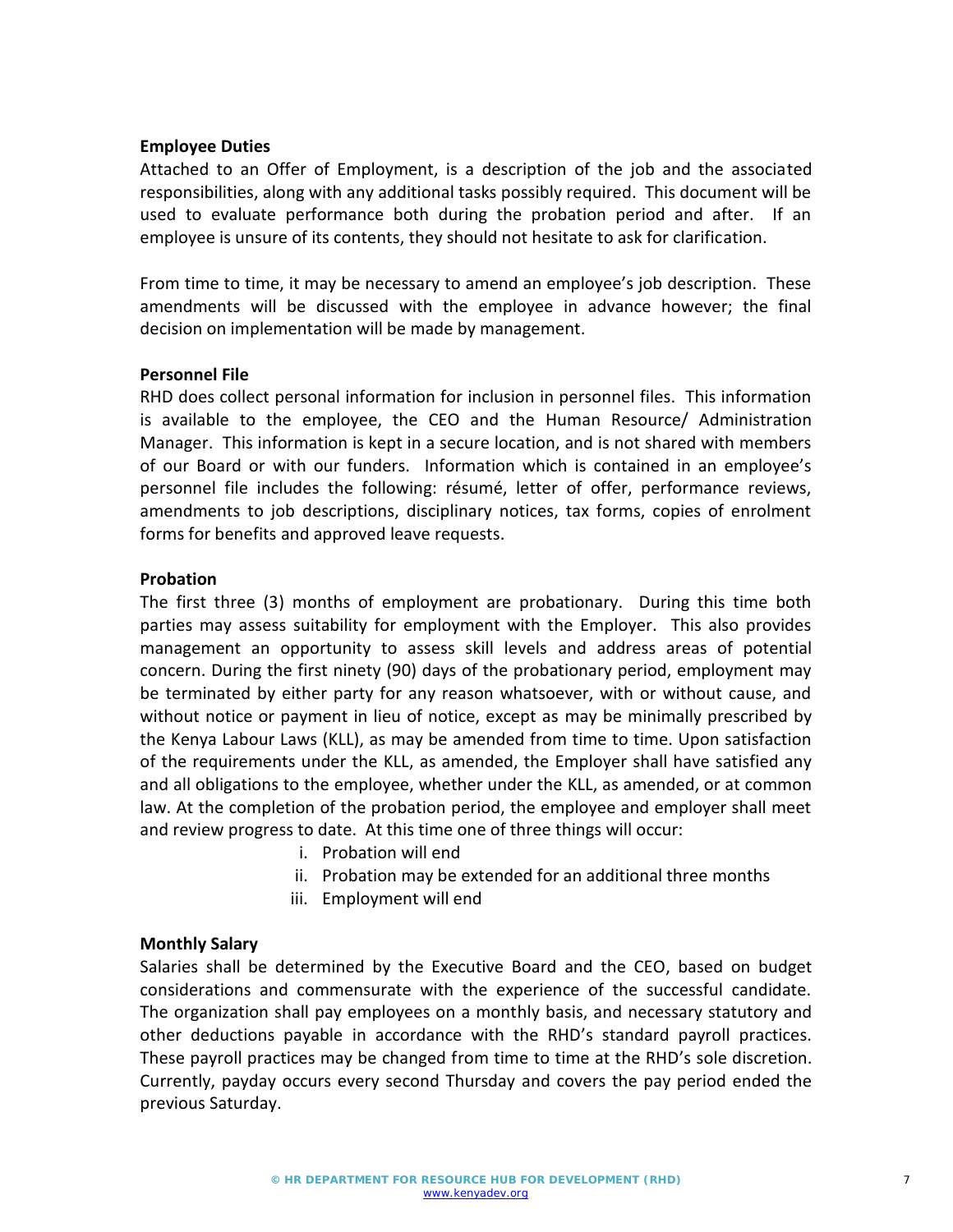## **Performance Appraisals**

The performance review document will be a living document for each employee. Each employee will be responsible for developing their respective workplan for the year. This plan will be reviewed by Management and amended as necessary. At the time of the performance appraisal, the employer and employee will review the objectives and the results achieved. Throughout the year, the employee and employer may refer to this document to track progress made toward objectives, highlight areas of concern and indicate challenges identified along the way.

Performance reviews, for all employees, will occur near the end of April, and annually thereafter. Employees should prepare for this meeting by preparing a draft workplan for the coming year. This meeting is to review successes and challenges from the preceding year, and to establish the objectives for the coming year. This would also be the opportunity for either party to identify and recommend professional development opportunities which may assist the employee in their day to day work or to grow within the organization. Once complete, both parties shall sign off on the final document and it shall be added to the employee's personnel file.

## **Professionalism**

When representing RHD, staff should dress and behave appropriately. Employees should choose to dress in a manner which presents a professional image to the public and is respectful of others. Excessive use of profanity is neither professional nor respectful to co-workers and will not be tolerated.

### **Discipline**

Discipline at RHD shall be progressive, depending on the nature of the problem. Its purpose is to identify unsatisfactory performance and / or unacceptable behaviour. The stages may be:

- i. Verbal reprimand
- ii. Written reprimand
- iii. Dismissal

Some circumstances may be serious enough that all three steps are not used. Some examples of these types of situations are theft, assault or wilful neglect of duty. In all cases, documentation should be included in the employees personnel file.

### **Hours of Work**

The regular office hours for RHD are 8 a.m. to 5:00 p.m. Monday through Friday inclusive (excluding holidays), with core operational hours being 8:30 a.m. to 4:30 p.m. During core hours, it is expected that most staff will be available. All employees are expected to work 8 hours per day, which include those hours indicated as core, exclusive of an unpaid eating break of at least one (1) hour. Employees may also be expected to work such other hours as may be requested or required, from time to time.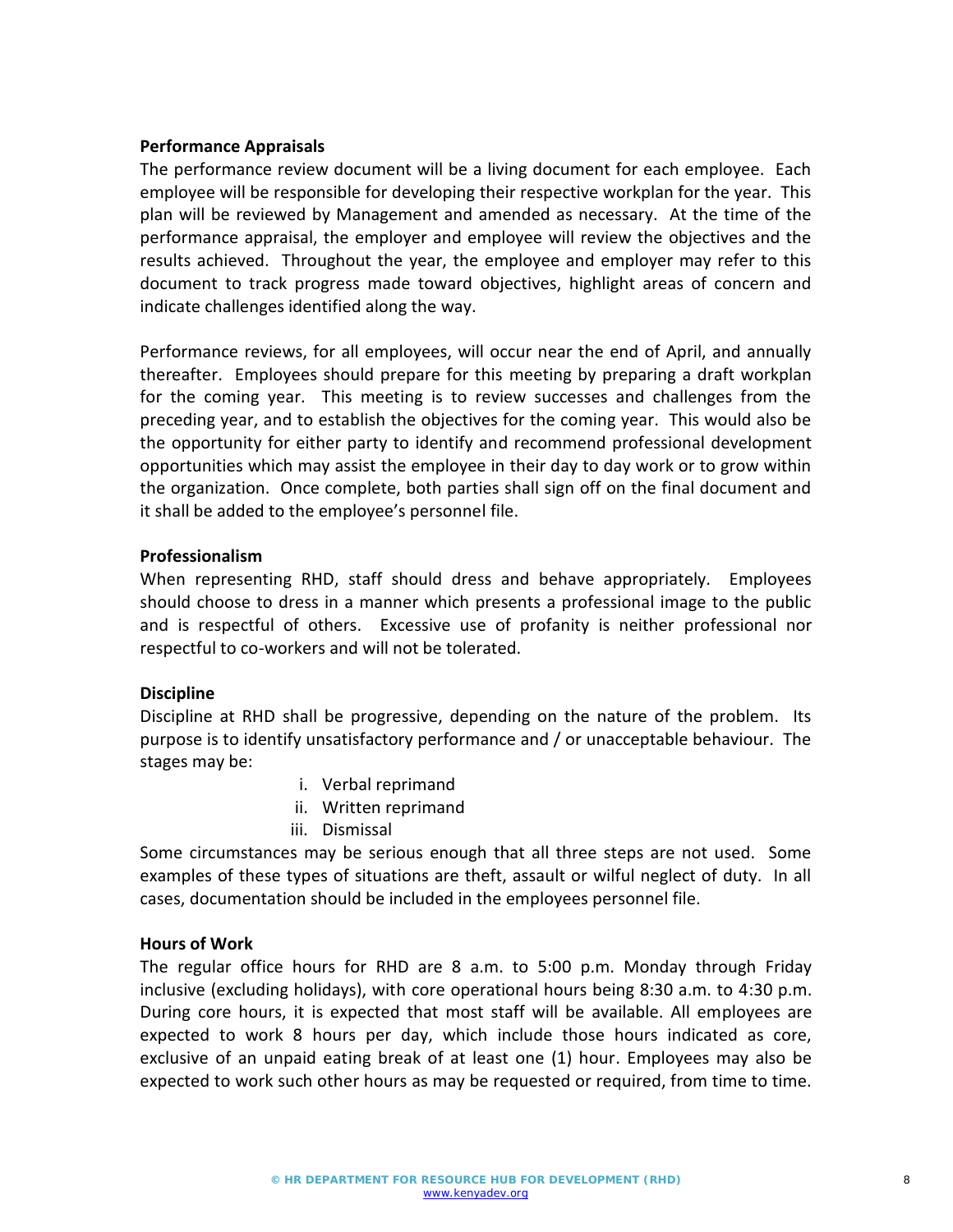Employees hired on a part time basis will have schedules determined on a case by case basis.

Employees are required to notify their supervisor, in advance, of planned days away from the office. Unplanned absences from the office should be reported to the employee's supervisor as soon as could reasonably be expected. At the discretion of the CEO, depending on circumstances, employees may be allowed to work from home for specific periods of time. As a courtesy, the Administrative Assistant should also be notified of absences.

## **Statutory Holidays**

The Kenya Government has authorized thirteen (13) public holidays and other days for which staff will be paid if they work. They are:

New Year's Day **Kenyatta Day** Labour Day Labour Day Easter Monday Jamhuri Day Madaraka Day Christmas Day Holly-Ramadhan Boxing Day Moi Day

Good Friday **Heros** Heros / Independence Day

In the spirit of family, the CEO reserves the right to close the office between Christmas and New Year's to enable employees to spend time with their families. This will be reviewed annually and will depend on operational requirements. These non-statutory days will have no impact on employee vacation or lieu time.

# **Overtime**

All overtime must be authorized by the CEO in advance of being worked. Employees will be provided with time off in lieu of overtime pay at straight time for all hours worked between forty (40) and forty-five (45) hours per week. After forty-five (45) hours worked in a week, employees shall accumulate time off in lieu of overtime pay at the rate of time and one-half (1.5) the regular non-overtime rate of pay. Time in lieu of overtime pay must be taken in the twelve (12) months following it being earned and it must be scheduled with the agreement of the Employer based on its operational requirements. Overtime, taken in lieu, should be used in  $\frac{1}{2}$  day increments. Employees in a Managerial or Supervisory roles are exempt from the overtime provisions.

Business travel for conferences, meetings, etc, which cause an employee to depart or arrive home on a non work day does not constitute overtime. If travel is part of the employee's job, or could be reasonably expected to occur in the course of performing one's duties, it is merely an inconvenience. Some travel, which may be exceptional to the employee's normal duties, may qualify as overtime at the discretion of the CEO.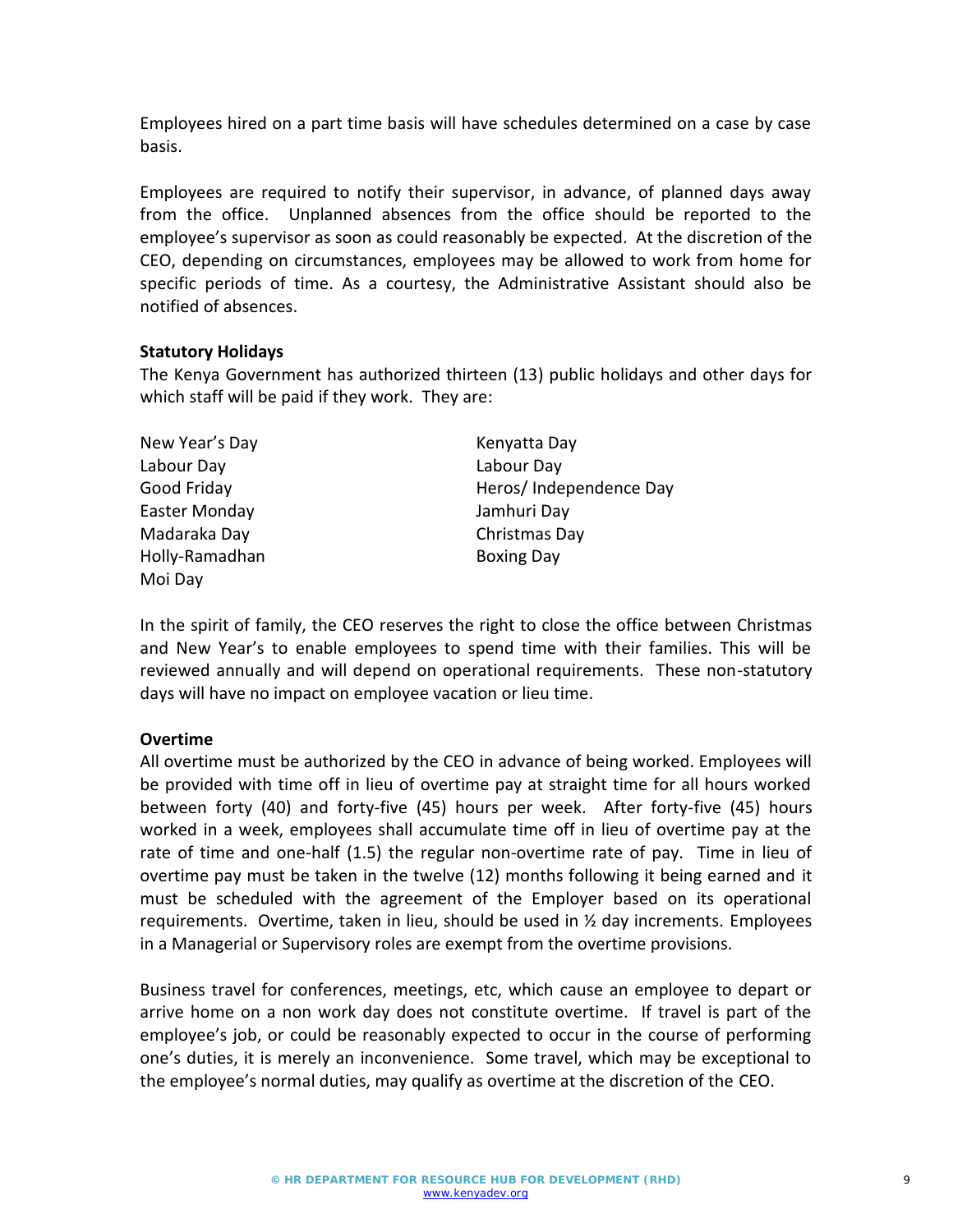Any overtime worked and not taken in lieu will be paid out in the event that the employee leaves RHD for any reason.

## **DEPARTURE**

## **Termination for Cause**

An Employment Contract may be terminated by the RHD at any time for cause, without notice or payment in lieu of notice or severance pay whatsoever, except payment of outstanding wages, overtime and vacation pay to the date of termination. Cause includes, but is not limited to, any act of dishonesty, conflict of interest, breach of confidentiality, harassment, insubordination, or careless, negligent or documented poor work performance.

### **Termination without Cause**

An Employment Contract may be terminated by RHD at any time and for any reason on a without cause basis, upon the provision of notice or payment of notice instead , and severance pay if applicable, as is minimally required by the KLL, as amended from time to time. In addition to notice, and pursuant to the KLL, the employee shall be entitled to an additional one (1) week's notice or payment in lieu of notice for every year of completed service (severance pay) RHD to a maximum of sixteen (16) weeks' notice inclusive of the notice requirements under the KLL. The notice as described in this paragraph is inclusive of all statutory and common law entitlements to notice or payment in lieu of notice. Upon satisfaction of the requirements under this paragraph, the Employer shall have satisfied any and all obligations to the employee, whether under the KLL, as amended, or at common law. The notice requirement contained in this clause constitutes a material inducement to RHD to enter this agreement.

### **Resignation**

After completion of the first thirty (30) days of the probationary period, employees must give RHD two (2) weeks' notice of resignation. RHD may waive the resignation notice period in whole or in part at any time by providing payment of regular wages for the period so waived.

# **Layoff**

Operation requirements are subject to change based on workload and the funding levels received on an annual basis. All efforts will be made to keep staff in a position similar, in scope and salary, to that they have become accustom to. If the organization is unable to do this, then employees will receive one (1) week notice for each year of service, as required by the KLL. For employees who have a minimum of six years of service, this amount will be augmented by one (1) week of severance pay (or equivalent notice) for each year of service.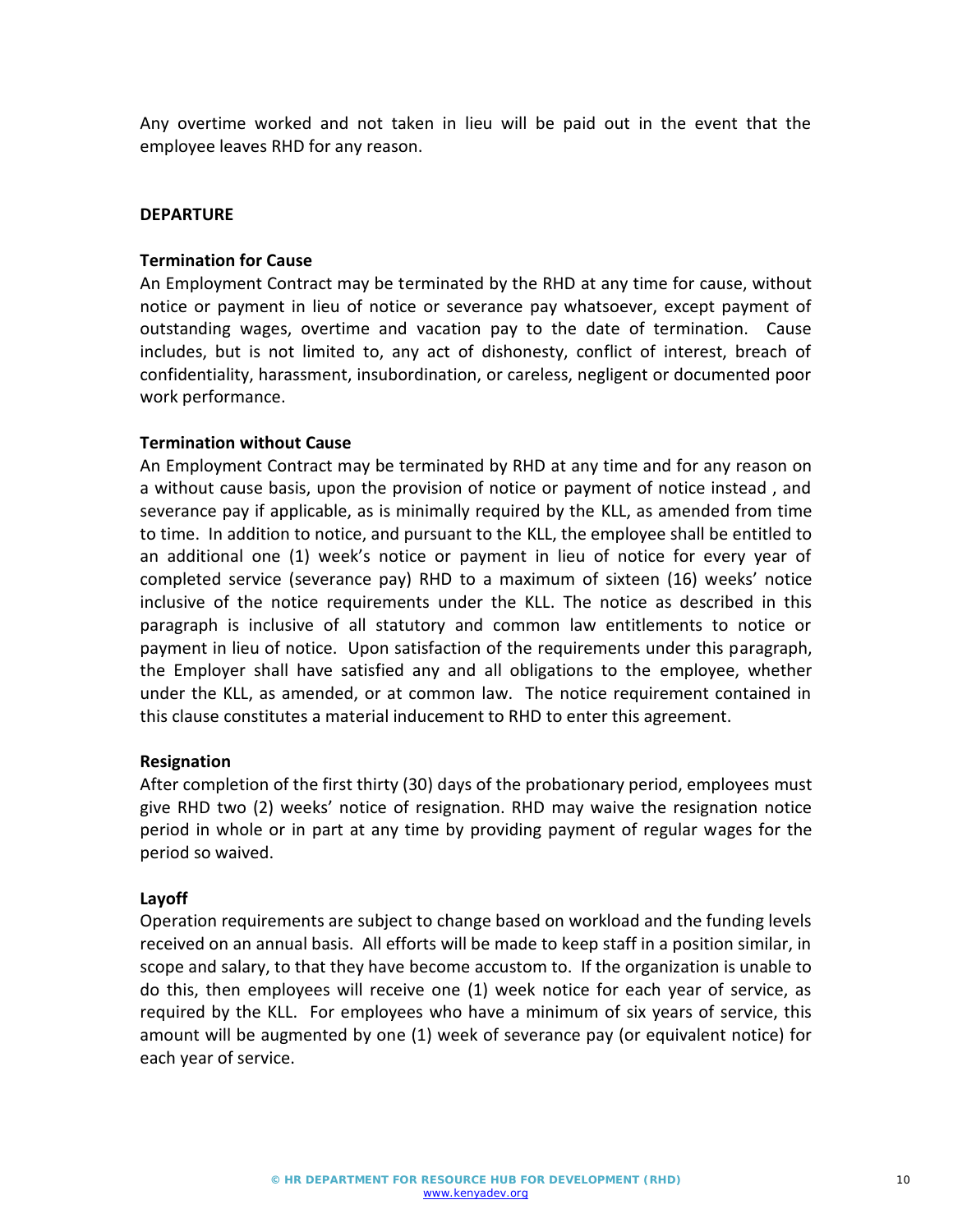## **Employer Property**

Upon termination of employment for any reason, all items of any kind created or used pursuant to the employee's service or furnished by the Organization including but not limited to computers, reports, files, diskettes, manuals, literature, confidential information, or other materials shall remain and be considered the exclusive property of RHD at all times, and shall be surrendered to the CEO, in good condition, promptly and without being requested to do so.

# **TIME AWAY FROM WORK**

### **Sick Leave**

Employees will be entitled to twelve (12) days of sick leave per calendar year accumulated on the basis of 1 day per month. A maximum of twelve (12) days of sick leave may be carried forward to the next calendar year so that an employee shall have no more than twenty (24) sick days in any one calendar year. Any additional sick leave accumulated will be forfeit. Moreover, regardless of the amount of sick leave accumulated, sick leave will not be paid out upon resignation, retirement, or termination of employment for any reason. Furthermore, since Sick Leave has no cash value, employees may not use more than they have accumulated, without the express written permission of the CEO. Employees working less than full time will have their rate of accumulation adjusted accordingly.

Sick leave can be used for personal illness, personal medical appointments, and visits to specialists.

RHD reserves the right to request information with respect to limitations, restrictions, prognosis in such manner as it deems necessary in the circumstances with respect to any request for paid or unpaid sick leave. RHD also reserves the right to request a doctor's note for absences of three (3) days or longer.

### **Compassionate Leave**

RHD will grant up to three (3) working days per event on the occasion of a death in the staff member's immediate family. Immediate family is defined as: parent(s), step parent(s), foster parent(s), sibling(s), grandparent(s), and spouse (including common law or same sex partner), step child (children) or ward of the staff member, father-in-law or mother-in-law (including parent of same sex partner).

Additional compassionate leave may be granted at the discretion of the CEO for reasons not covered elsewhere in this manual. These requests should be discussed in person with the CEO and followed by a written submission.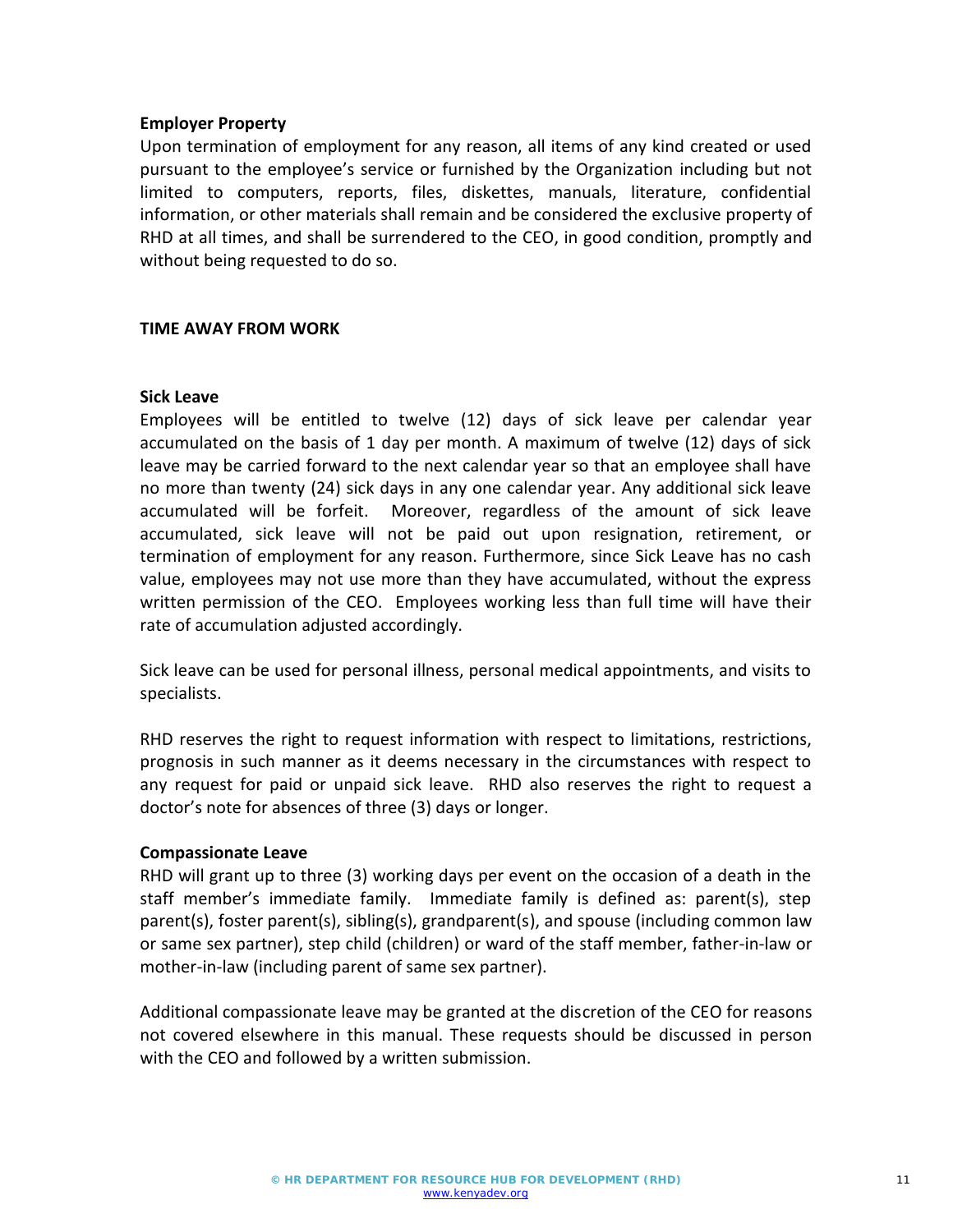# **Jury Duty**

Employees will be allowed up to two (2) weeks paid time off for jury duty. After that, employees will be asked to continue jury duty without pay. Any compensation, covering the first two (2) weeks, received from the court system shall be surrendered to the Organization. A copy of the notice to serve should be provided for inclusion in the employee's personnel file.

## **Disability Leave**

Currently, RHD's benefit package does not provide for Short Term Disability. For short term disability, employees have the option to apply for Employee Health Insurance Cover Benefits for medical reasons.

## **Maternity, Parental and Adoptive Leave**

Maternity/Parental/Adoptive and other government supported Leave shall conform to the provisions of the KLL. The full period of the leave is granted without pay. RHD will issue a Record of Employment on commencement of leave which allows the employees to make claim for Employment Insurance Benefits. When the employee returns to work, employment is guaranteed in a similar position at the same salary level. During the full period of leave, vacation and sick leave shall continue to accumulate. During the period of the leave the employee may retain coverage under the Group Medical, dental and extended Health plans and the full premium costs of all benefits will be paid by RHD. RHD contributions to the Medical Plan/ cover will only be made after evidence of an employee contribution to said plan. Every attempt will be made to return employees to a position of equal responsibility on return from leave status, however, no guarantees exists that the exact position left will be available on return.

### **Unpaid Leave**

Employees may take unpaid leave with the written consent of the CEO. During periods of unpaid leave, medical, dental, life and other coverage shall continue to be paid by the employer, vacation shall continue to accrue and seniority shall be maintained. Contributions to the Group Medical Plan will occur strictly on a matching basis. If the employee makes a contribution, RHD shall match it; otherwise no contributions shall be made by the Organization. Every attempt will be made to return employees to a position of equal responsibility on return from leave status, however, no guarantees exists that the exact position left will be available on return.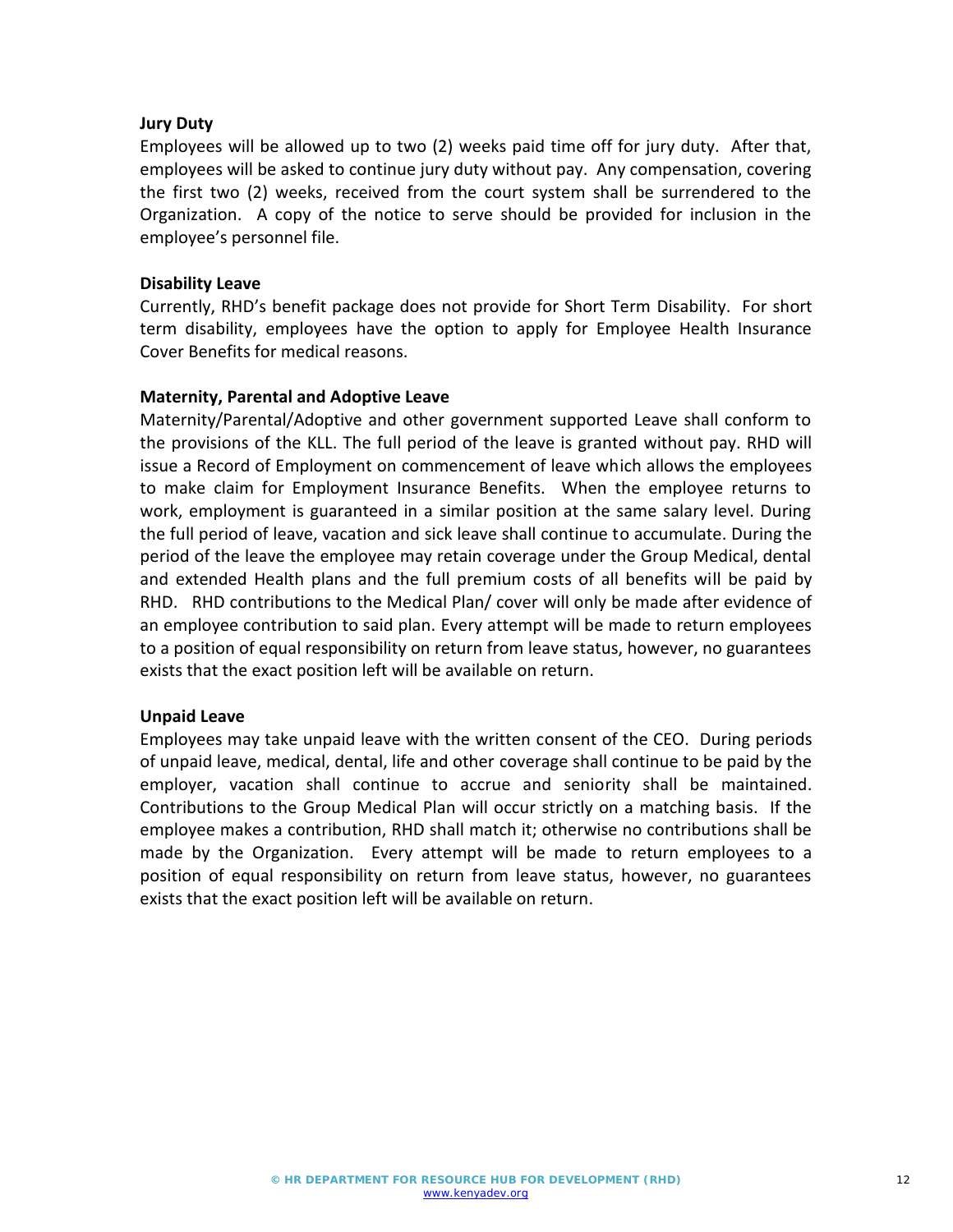#### **BENEFITS**

#### **Medical, Dental, Life Insurance Cover**

RHD offers its employees group benefits provided by Jubelee Insurance Company. These benefits are 50% paid by RHD, with the exception of Long Term Disability benefits. After three months of employment, employees are enrolled in the plan and may select Single or Family coverage as required. Employees are required to pay the premiums for their 50% share of LTD premiums on a monthly basis. Currently, this is done by way of Payroll deduction. The plan also includes a component for Life Insurance, Accidental Death and Dismemberment (AD&D) and Vision care. Dependant life is also included.

### **PROFESSIONAL DEVELOPMENT**

At the discretion of the CEO, employees may be able to attend conferences, courses, seminars and meetings, identified through annual workplans and performance reviews, which may be beneficial to the employee's professional development. If these opportunities are directly related to the employee's position, or are suggested by the CEO, then, RHD will cover the cost of registration, course materials and some travel expenses.

If RHD has agreed to pay for a course the fees will be paid on evidence of successful completion. If RHD sponsors a course (or courses) and the employee departs RHD within a year of completion, the course fees will become repayable in full.

### **CONFIDENTIAL INFORMATION AND INTELLECTUAL PROPERTY**

#### **Confidential Information**

From time to time, employees of RHD may come into contact with confidential information, including but not limited to information about RHD's members, suppliers, finances and business plans. Employees are required to keep any such matters that may be disclosed to them or learned by them confidential.

Furthermore, any such confidential information, obtained through employment with RHD, must not be used by an employee for personal gain or to further an outside enterprise.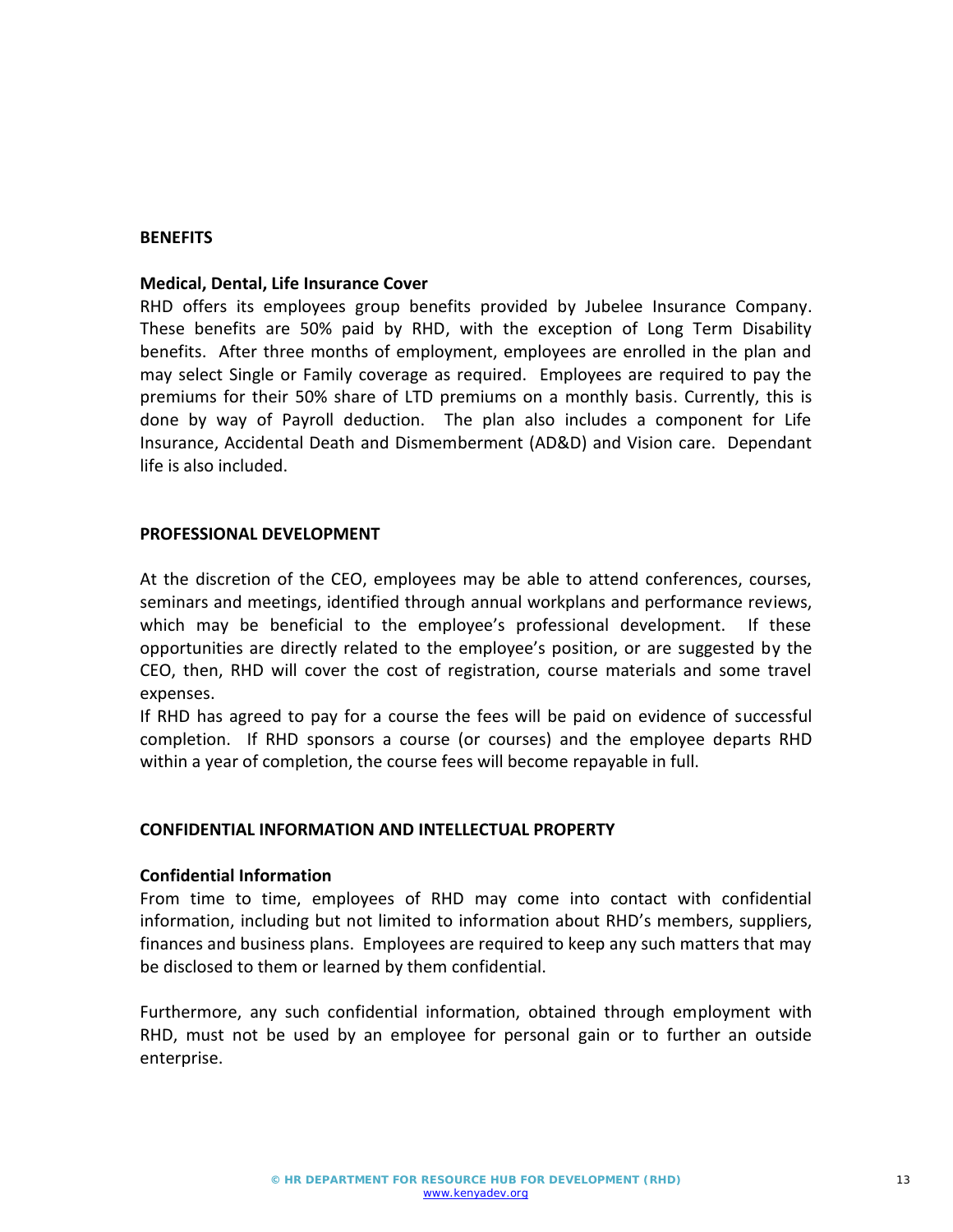## **Intellectual Property**

Any intellectual property, such as trademarks, copyrights and patents, and any work created by an employee in the course of employment at RHD shall be the property of RHD and the employee is deemed to have waived all rights in favour of RHD. Work, for the purpose of this policy refers to written, creative or media work. All source material used in presentation or written documents must be acknowledged.

## **IT Information Storage and Security**

Any storage devices (CD's, USB's, and Floppy Discs) used by employees at RHD located at RHD's address, acknowledge that these devices and their contents are the property of RHD. Furthermore, it should be understood by employees, that organization equipment should be used for organization business only during normal working hours. Downloading of personal materials on organization equipment can be harmful to said equipment and should not be done.

## **HEALTH AND SAFETY**

RHD, along with its employees, must take reasonable precautions to ensure that the workplace is safe. The organization complies with all requirements for creating a healthy and safe workplace in accordance with the Occupational Health and Safety Act of Kenya.

Employees who have health and safety concerns or identify potential hazards should contact the line manager/ supervisor or the Organization Safety Officer.

Alcohol consumption or illegal drug use is not permitted during work hours on the premises. From time to time, with the CEO's permission, alcohol may be used to celebrate an occasion/event.

### **AIR QUALITY**

Indoor air quality can lead to many health issues. RHD recognizes this and attempts to minimize the risks associated with indoor air quality and the effects on its employees. Issues pertaining to air quality should be reported to the Manager, Finance and Administration.

### **Smoke Free Environment**

Smoking in the offices of RHD is not permitted at any time. An 'enclosed workplace' is defined as the inside of any place, building or structure or conveyance or a part of any of them that a) is covered by a roof or b) employees work in or frequent during the course of their employment whether or not they are acting in the course of their employment at the time, and c) is not primarily a private dwelling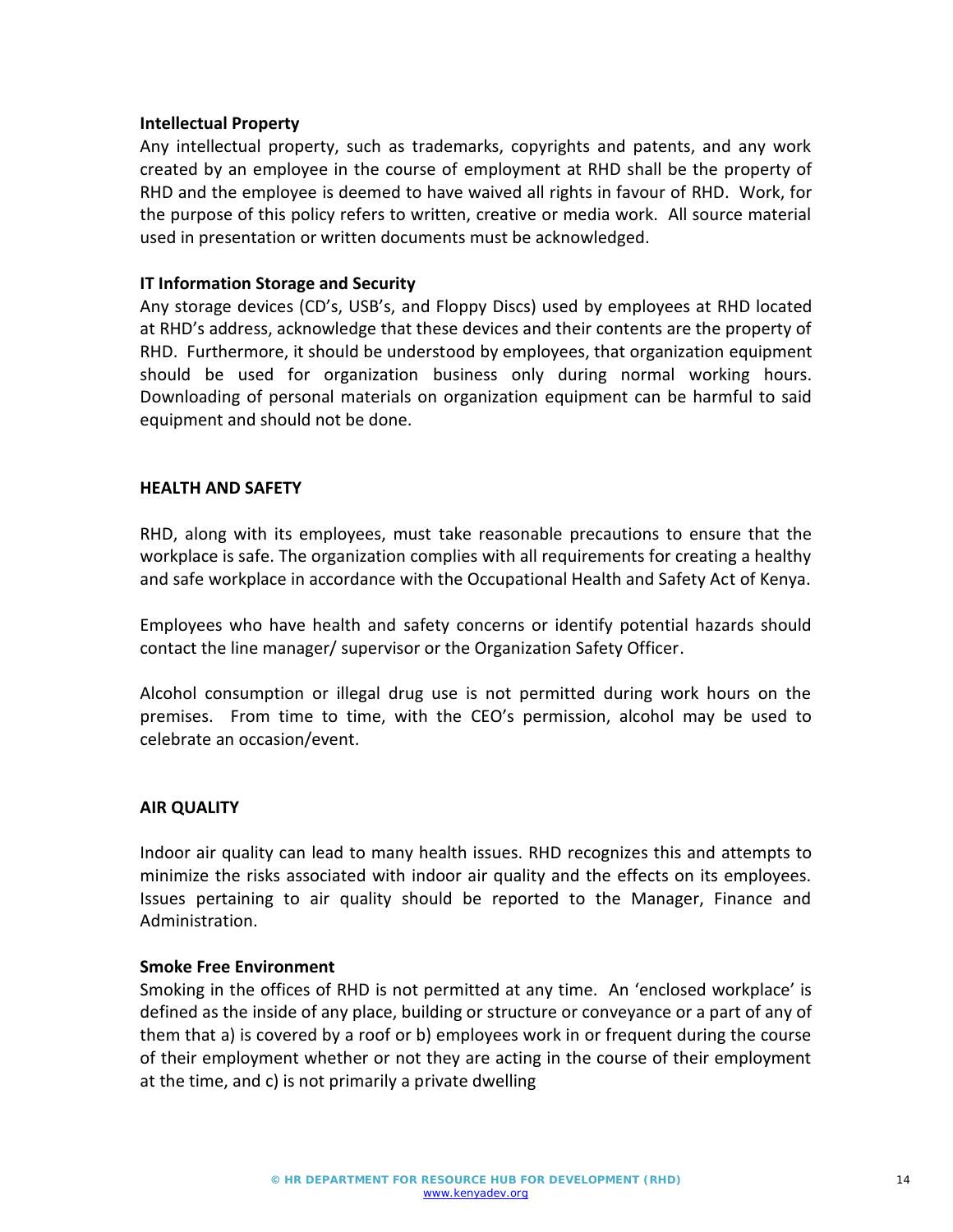# **Scents**

RHD is aware that some persons may have allergies or sensitivities to perfumes, lotions, colognes and / or chemical smells. As a result, we discourage the overuse of these products.

## **Pets**

The offices of RHD are a place of business, and as such, pets are not welcome during normal working hours. Staff and visitors with seeing-eye dogs are the exception.

## **Renovations**

As odours from building materials and noise levels for tools can cause discomfort to employees, renovations will be scheduled to have a minimum impact on employees. This may include renovating during non work hours (evenings & weekends) and ensuring direct ventilation to control fumes. Carpets should be installed and cloth furniture unwrapped late in the day so emissions may occur during non working hours.

## **HARRASSMENT**

RHD wants to provide a harassment-free environment for its employees and volunteers. Mutual respect, along with cooperation and understanding, must be the basis of interaction between members and staff. RHD will neither tolerate nor condone behaviour that is likely to undermine the dignity or self-esteem of an individual, or create an intimidating, hostile or offensive environment.

There are several forms of harassment but all can be defined as any unwelcome action by any person, whether verbal or physical, on a single or repeated basis, which humiliates insults or degrades. "Unwelcome", for the purposes of this policy, refers to any action which the harasser knows or ought to reasonably know is not desired by the victim of the harassment.

Specifically, racial harassment is defined as any unwelcome comments, racist statements, slurs, jokes, graffiti or literature or pictures and posters which may intentionally or unintentionally offend another person.

Sexual harassment is any unwanted attention of a sexual nature such as remarks about appearance or personal life, offensive written or visual actions like graffiti or degrading pictures, physical contact of any kind, or sexual demands.